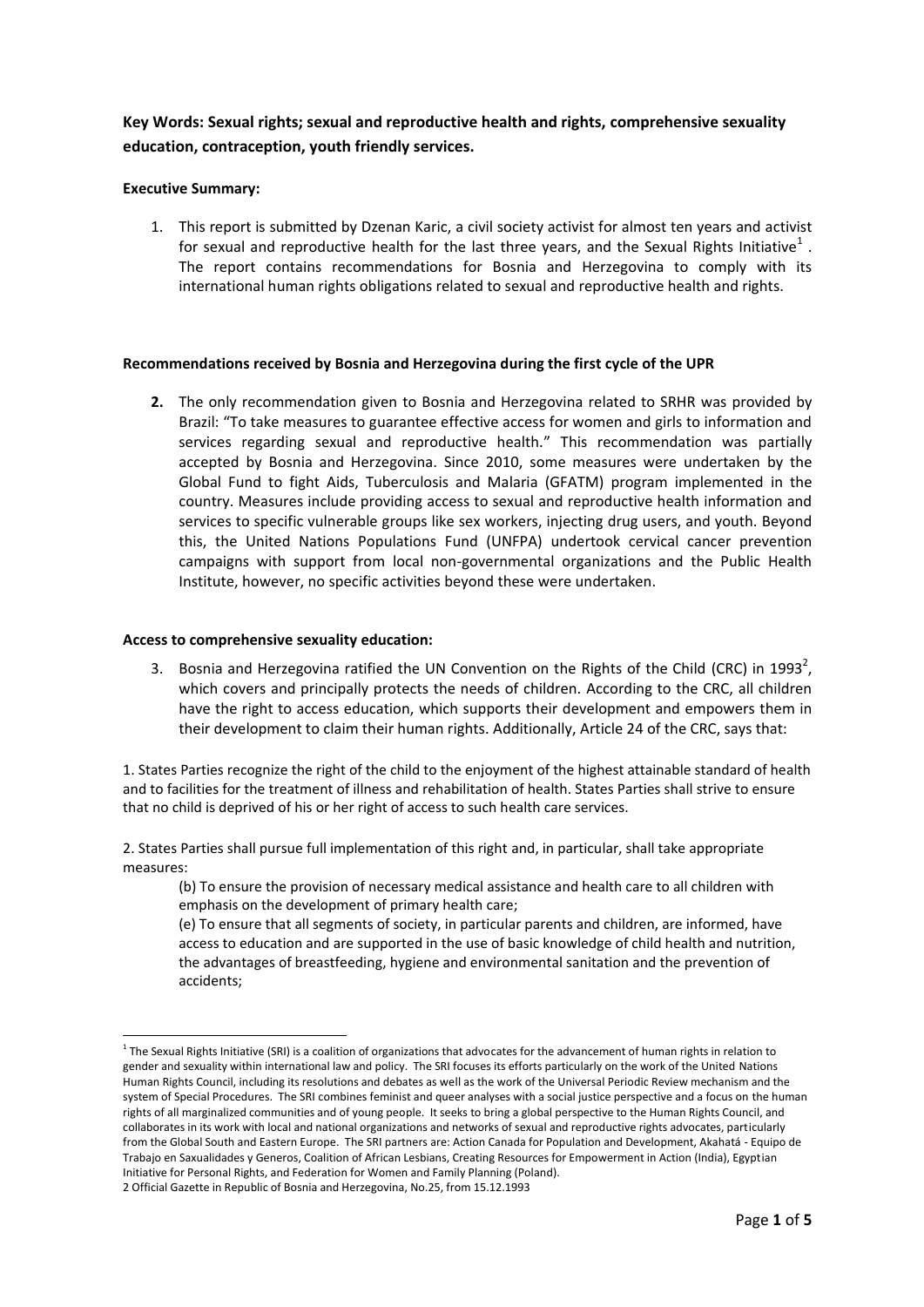(f) To develop preventive health care, guidance for parents and family planning education and services.

- **4.** The right to education also includes the right to sexuality education, being an integral and inseparable part of basic human rights. Comprehensive sexuality education, which must be rights-based, age-appropriate and evidence-based, provides children with the skills needed to enable them to make informed, self-determined choices regarding their sexual life, free of coercion, discrimination and violence.<sup>3</sup>
- **5.** In Bosnia and Herzegovina, there is unequal access to comprehensive sexuality education (CSE). There is no national law that guarantees access for all children and adolescents to CSE, at school, through a standardized curriculum. As a result, there are no quality standards implemented nationwide. The reality is that there are many types of CSE that vary from political entity to political entity (Federation of Bosnia and Herzegovina and Republic of Srpska) from canton to canton (in Federation of Bosnia and Herzegovina there are 10 cantons) and even from sschool to school.
- 6. In many schools teachers do not even interact with their students on the topic. The topic itself is often presented within the Biology class and covered only by several hours and only in specific grades. In some cases, teachers simply transfer basic information, while at other schools, professionals in sexuality education, peer educators from various nongovernment organizations (sometimes in cooperation with teachers) provide **comprehensive** sexuality education (that integrate issues such as: sexual orientation, negative gender norms, relationships, gender identity and abortion, among others).
- **7.** Adolescent and young people's lack of access to standardized CSE has, for years now, contributed to a general lack of knowledge on how to prevent unwanted pregnancies, effectively use modern methods of contraception and prevent sexually transmitted infections, among other issues related to sexual and reproductive health. While there is no coherent and comprehensive official statistical data regarding the number of unwanted pregnancies or performed abortions, the latest statistics presented by the Ministry of Family, Youth and Sport of the Republic of Srpska show that the number of registered abortions between 2004 and 2012 was 9,000 and that there were 152 adolescent pregnancies. However, the actual number is presumably higher given that this data comes from public health institutions, which may be underreporting. The most frequent category of women performing an abortion are those between the age 21 and 25 (49%), and the ages of 18 to 20 (20%). Latest data presented in December 2013 by the Public Health Institute of the Federation of Bosnia and Herzegovina shows an increase of registered people living with HIV. In 2013 22 new HIV infections are registered and total of 245 HIV positive cases. Again, this is the number of those registered and the real state is much higher.
- **8.** Beyond the absence of a standardized curriculum, sexuality education curriculums are ethnically divided throughout the country. This is mainly due to the lack of a coherent national educational system, with a clear division of roles and responsibilities. This has led to the establishment of three official curriculums in the country, with each of them treating the same topic differently. Differences between curriculums often occur along ethnic lines. Depending on the majority ethnicity in the respective canton (Bosnian Croats or Bosniaks) the curriculum varies. Religious communities (Orthodox, Catholic and Muslim) have a very strong influence on the political agenda. This is especially characteristic in the Cantons with Catholic majority. For example, the sexuality education curriculum in Sarajevo Canton strongly avoids the term 'sexual' and uses only the term 'reproductive' and does not discuss sexual orientation.

l

<sup>3</sup> World Health Organization WHO: "Sexual health is a state of physical, mental and social well-being in relation to sexuality. It requires a positive and respectful approach to sexuality and sexual relationships, as well as the possibility of having pleasurable and safe sexual experiences, free of coercion, discrimination and violence".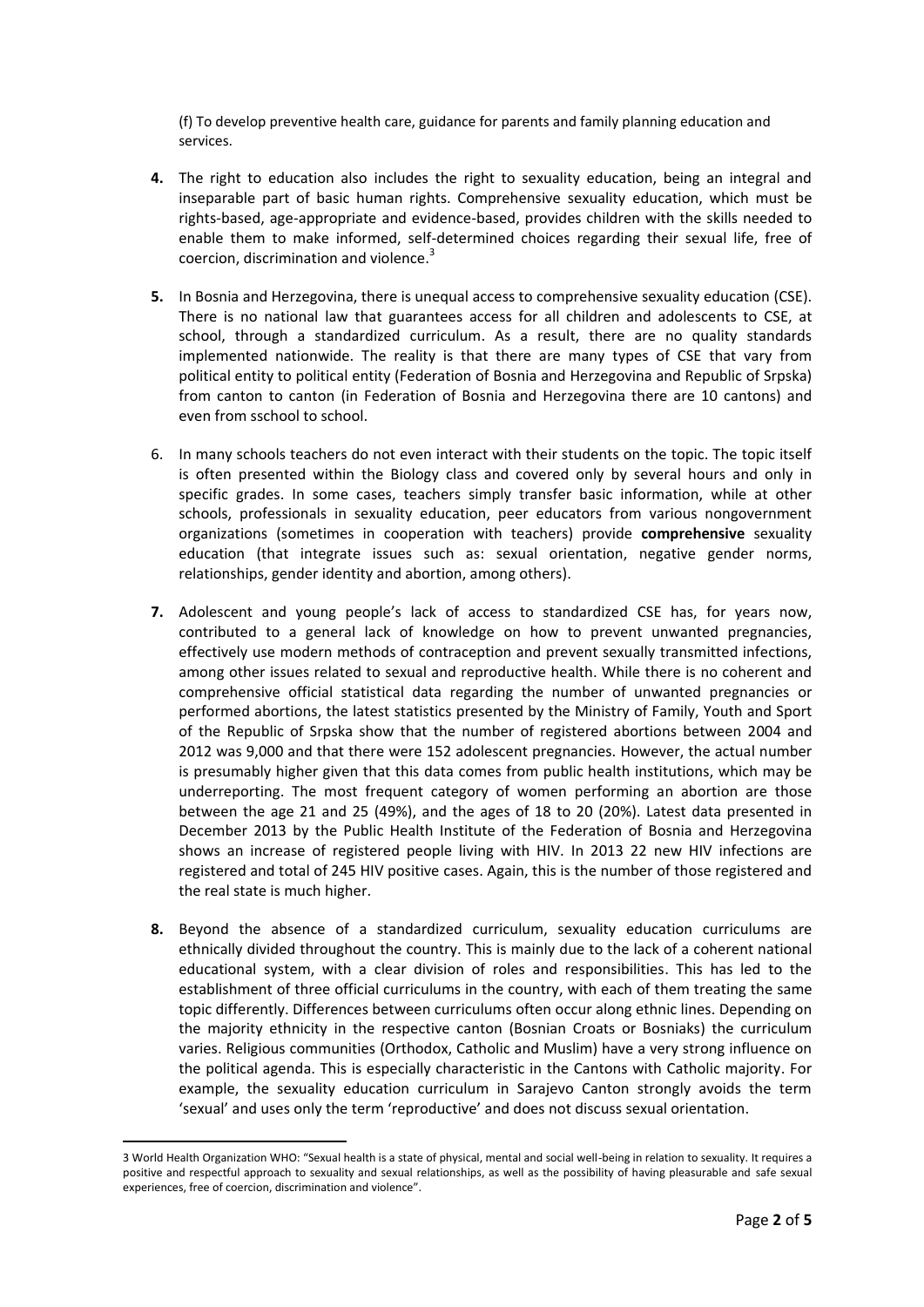- 9. In response to the lack of a national curriculum and standards, in 2012 the Association for Sexual and Reproductive Health XY, in collaboration with two entity ministries for health and education (In Republic of Srpska and in Federation of Bosnia and Herzegovina), financed (via funding from the GFATM) the establishment of a working group to develop a curriculum on 'Healthy Life Styles.' The proposed curriculum included a separate topic on sexual and reproductive health. A Handbook for teachers and Guide for students was developed in both entities. In the Republic of Srpska these materials are being tested in a pilot program in several schools while in Federation of Bosnia and Herzegovina only Canton Sarajevo. Despite this initiative, the Government has yet to adopt nation-wide sexuality education curriculum.
- 10. Following a public hearing, the Constitutional court of the Federation of Bosnia Herzegovina in 2012 mandated the Ministry of Education, Science and Youth of the Canton Sarajevo to adhere to adjustments made to the Law on Education in Elementary Schools<sup>4</sup> which created the conditions for the introduction of a new, alternative curriculum to be introduced in September 2013. This included the introduction of a new subject on Healthy Life Styles for elementary schools in Canton Sarajevo. While this is an important step made in post-war Bosnia and Herzegovina related to sexuality education, it is also discriminatory on the basis of geographic location as only children attending school in the Canton Sarajevo have their right to access comprehensive sexuality education, while those in the remaining Cantons continue to have their rights violated. This decision, while signaling a step towards a nation-wide standardized approach to sexuality education, leaves nine cantons with outdated curriculums with weak approaches to addressing the topic sexual and reproductive health and rights. Further, the introduction of this new curriculum lies entirely upon each canton's Ministry of education, which is known to be influenced by conservative religious and ethnic communities.

## **Recommendations:**

- 11. Enact new nation-wide legislation guaranteeing young people and adolescents' equal access to non-discriminatory comprehensive sexuality education, at all levels, in all Cantons.
- 12. Develop, together with professional associations, educational institutions (i.e. by canton's ministries for education and that of entities i.e. Ministry of Education and Culture of Republic of Srpska) and representatives of civil society organizations, a strategy to efficiently implement, monitor and evaluate, a new nation-wide, standardized comprehensive sexuality education curriculum.
- 13. Provide additional training and sensitization for teaching staff engaged in educational process related to new curriculum Healthy Life Styles in Canton Sarajevo, and throughout the country.

#### **Access to reproductive health services:**

14. Sexual and reproductive health is an integral part of the right to enjoy the highest attainable standard of physical and mental health. The Constitution of the Federation of Bosnia and Herzegovina defines basic stipulations on the provision of human rights and freedoms and for the protection of those rights and freedoms. The Law on Health Protection<sup>5</sup> defines vested [rights](http://eudict.com/?lang=engcro&word=vested%20rights) to accessible health service, standard quality and equal content; while the Law on Health Security $^6$  guarantees the right to comprehensive health care related to pregnancy and motherhood and access to medicaments and medical apparatus. Stipulations from the Law on the Family in Federation of Bosnia and Herzegovina<sup>7</sup> guarantees the right to have a family,

l 4 ("Official Gazette of Canton "No. 1/96, 2/96 - correction, 3/96 - correction, 16/97, 14/00, 4/01 and 28/04)

<sup>&</sup>lt;sup>5</sup> "Official Gazette of Federation of BiH" No.46/10

<sup>6</sup> "Official Gazette of Federation of BiH" No. 30/97, 7/02 i 70/08

<sup>7</sup> "Official Gazette of Federation of BiH" No. 35/05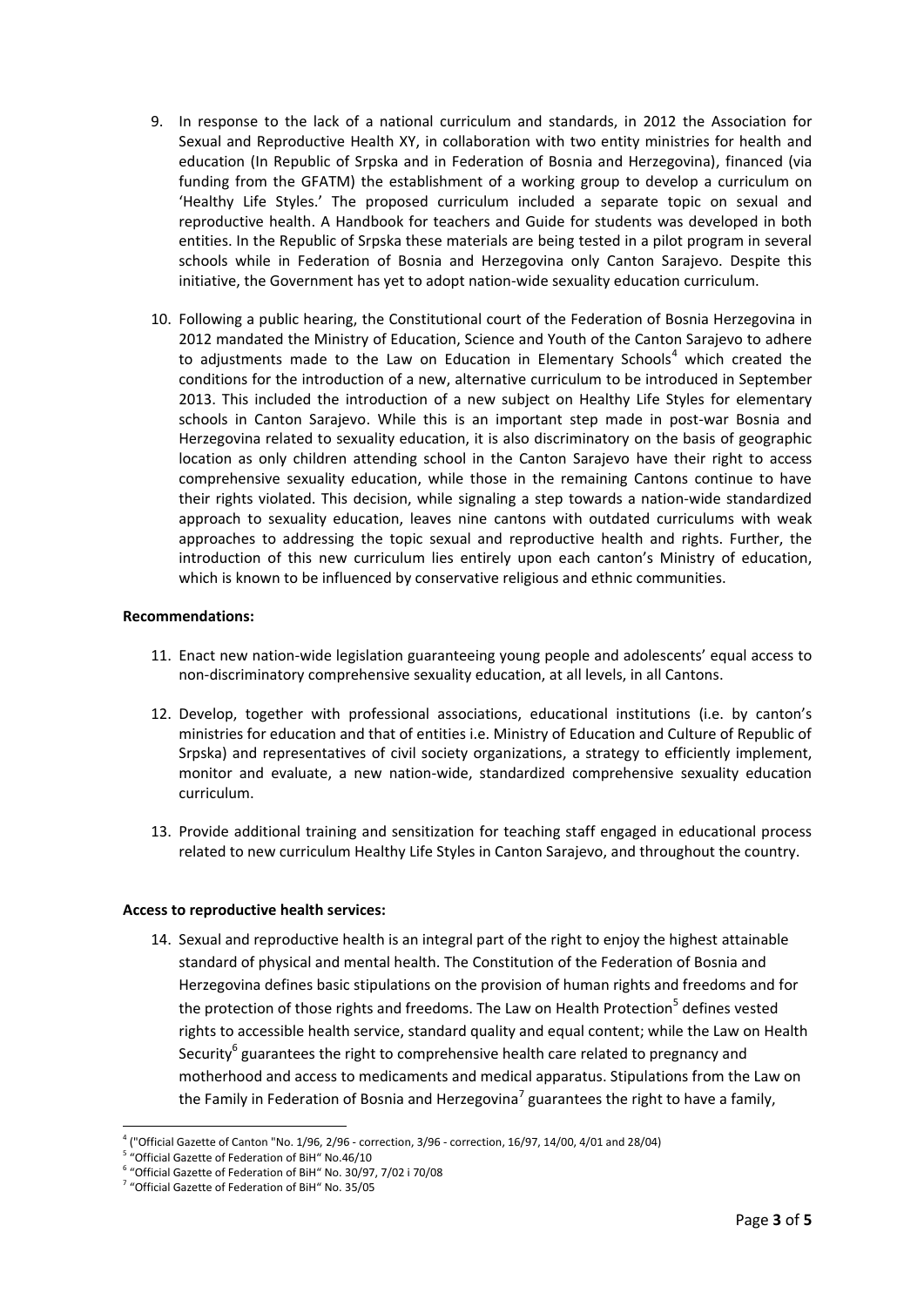children's right and parental rights. The Healthcare Law 8 reads that every citizen is entitled to have healthcare respecting the highest possible standards of human rights and values, that is, that they are entitled to physical and psychological integrity and safety of their personality, as well as to respect for their moral, cultural and religious beliefs.

- 15. In Bosnia and Herzogovina, there are three major political and legal jurisdictions: the Federation of Bosnia and Herzegovina, Republic of Srpska (political entities) and Bosnia and Herzegovina (national state government). In 2010, the entity government of the Federation of Bosnia and Herzegovina adopted the 'Strategy for Improvement of SRHR (2010-2019).' The entity government of Republic of Srpska in 2012 adopted the 'Policy for Improvement of SRHR (2012-2017)'. Both documents do not vary significantly from one another. Both the Strategy and Policy clearly state the role of youth friendly health centers in the implementation of activities and objectives related to family planning, prevention of sexually transmitted infection including HIV, the promotion of sexual and reproductive health and rights, among other issues. The documents contain realistic analyses of the present situation of SRHR in Bosnia and Herzegovina and respective action plans are based upon these analyses. Unfortunately, neither document has been implemented. . This is in part due to a lack of political will and nonexistent or varying budgets of the two entities.
- 16. Despite these policies and strategies, access to family planning is limited. It is not readily available to vulnerable groups or the general population. Contraception must be paid for out of pocket (i.e. privately paid). In the entity of the Federation of Bosnia and Herzegovina, Article 5 stipulation 2 from the Law on Medicaments<sup>9</sup> and the Resolution on the List of Medicaments, requires health insurance providers to provide medicines according to the prices provided by this list. The Federal list does not contain a single contraceptive method, including hormonal. This means that all forms of contraception are to be paid for out of pocket. Similarly, in the Republic of Srpska, the List of Medicaments as specified by Article 48 of Law on Health Insurance $10$  and Article 17 from the Statute of Health Insurance contains only one form of contraceptive that is free of charge.
- 17. Removing affordable access to a range of modern methods of contraception violates the right to health, specifically individuals sexual and reproductive rights through the removal of their ability to prevent unwanted pregnancies and the decision of when to have children. According to the latest report of the World Bank, 57,9% of young people in Bosnia and Herzegovina are unemployed.<sup>11</sup> According to the latest estimates given by Viennese Institute for International Economic Studies the overall unemployment rate in the region is the highest in Bosnia and Herzegovina, at 28%.<sup>12</sup> This makes it very difficult for young people, in particular, to access affordable modern methods of contraception. Limiting access to modern methods of contraception is also discriminatory against women in that those most likely to access hormonal contraception are women; and women are less likely to be economically independent as compared to men and therefore less able to afford to pay for the contraceptive method of their choice out of pocket.

 $\overline{a}$ 

<sup>8</sup> "Official Gazette of the Republic of Srpska" No. 106/09

 $^9$  "Official Gazette of Federation of Bosnia and Herzegovina" No. 109/12

 $10^{10}$  "Official Gazette of the Republic of Srpska" No. 18/99, 51/01, 70/01, 51/03, 57/03, 17/08, 1/09 and 106/09

<sup>11</sup> http://www.radiosarajevo.ba/novost/116112

<sup>12</sup> http://www.slobodnaevropa.org/content/nezaposlenost-u-bih-se-otrgla-kontroli/24657765.html